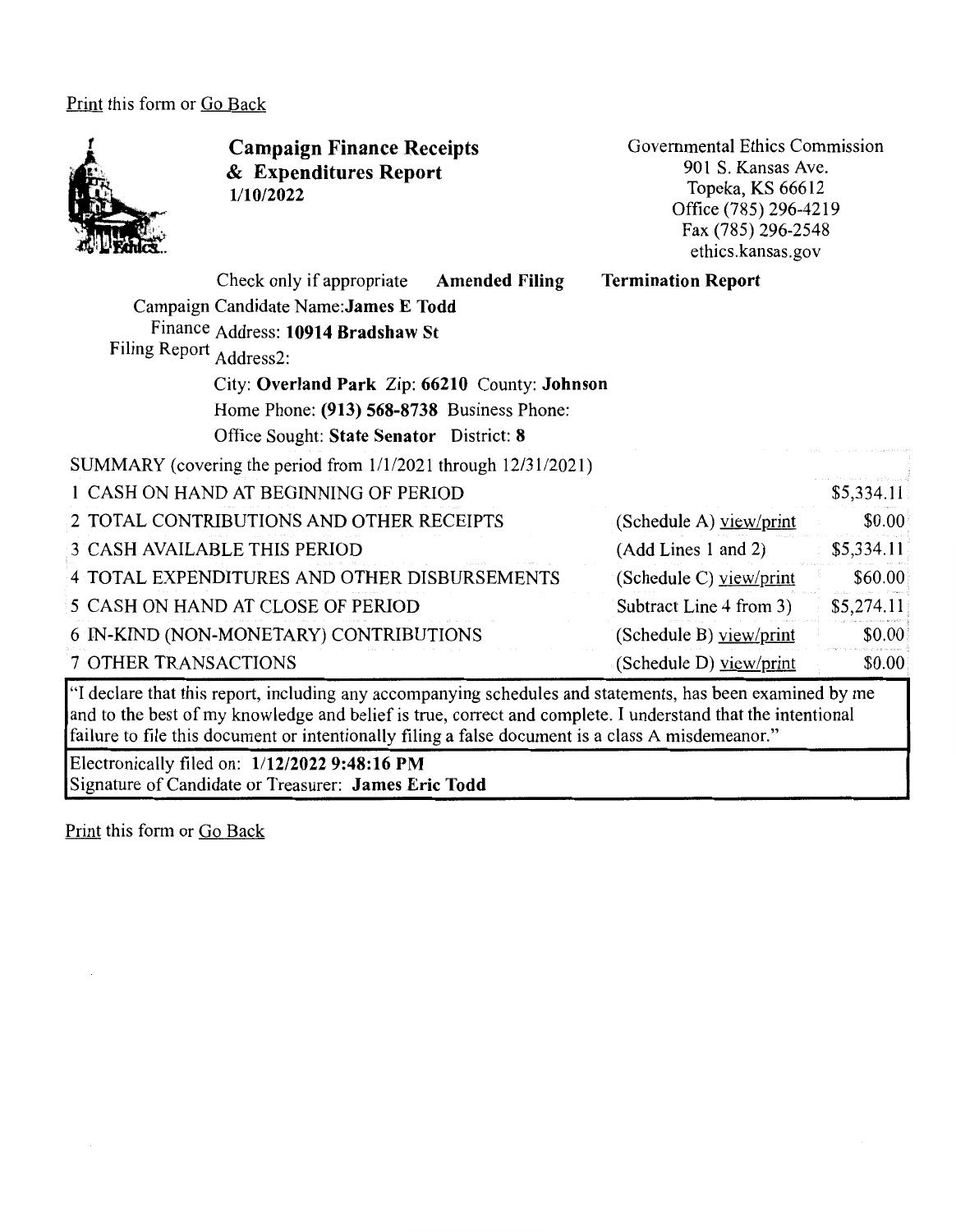$\sim 10^7$ 

## **SCHEDULE C**

## **EXPENDITURES AND OTHER DISBURSEMENTS**

## **Candidate:** James E Todd

| Commerce Bank<br>1000 Walnut St<br>Kansas City MO 64106<br><b>Commerce Bank</b> | Miscellaneous Bank Fee | \$5.00  |
|---------------------------------------------------------------------------------|------------------------|---------|
|                                                                                 |                        |         |
| Kansas City MO 64106                                                            | Miscellaneous Bank Fee | \$5.00  |
| Commerce Bank<br>1000 Walnut St<br>Kansas City MO 64106                         | Miscellaneous Bank Fee | \$5.00  |
| Commerce Bank<br>1000 Walnut St<br>Kansas City MO 64106                         | Miscellaneous Bank Fee | \$5.00  |
| Commerce Bank<br>1000 Walnut St<br>Kansas City MO 64106                         | Miscellaneous Bank Fee | \$5.00  |
| Commerce Bank<br>1000 Walnut St<br>Kansas City MO 64106                         | Miscellaneous Bank Fee | \$5.00  |
| Commerce Bank<br>1000 Walnut St<br>Kansas City MO 64106                         | Miscellaneous Bank Fee | \$5.00  |
| Commerce Bank<br>1000 Walnut St<br>Kansas City MO 64106                         | Miscellaneous Bank Fee | \$5.00  |
| Commerce Bank<br>1000 Walnut St<br>Kansas City MO 64106                         | Miscellaneous Bank Fee | \$5.00] |
| Commerce Bank<br>1000 Walnut St<br>Kansas City MO 64106                         | Miscellaneous Bank Fee | \$5.00  |
|                                                                                 | 1000 Walnut St         |         |